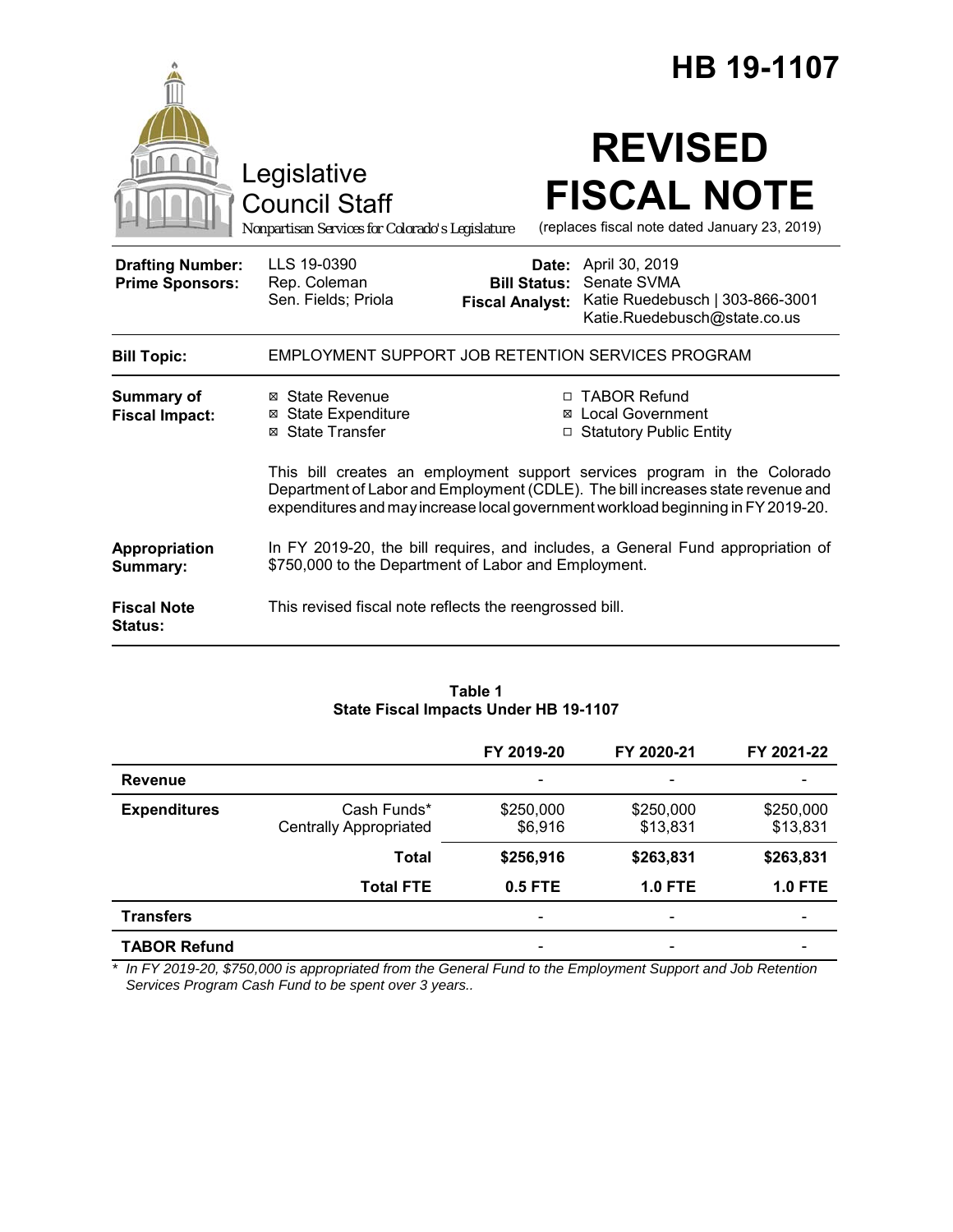April 30, 2019

## **Summary of Legislation**

This bill creates the Employment Support and Job Retention Services Program in the Colorado Department of Labor and Employment (CDLE). The program receives a \$750,000 General Fund appropriation, of which \$250,000 is appropriated to the program in FY 2019-20, and has a mission of providing funding for employment preparation and pursuit, job training, and job retention. CDLE must develop a competitive solicitation process to contract with an outside nonprofit entity to administer the program. This administering entity must develop formal memoranda of understanding with public agencies and private nonprofit organizations to provide employment, job training, and job retention services to eligible individuals.

**Financial terms.** In addition to funding from the General Fund, CDLE is authorized to solicit, accept, and expend gifts, grants, and donations for implementing and operating the program, which are credited to the newly created Employment Support and Job Retention Services Program Cash Fund (fund). CDLE and the administering entity may use money in the fund to oversee and operate the program. The remaining funds may be used only for reimbursements to service providers. The General Assembly may appropriate the remaining money in fund, up to \$250,000 annually, for the program.

**Program service providers.** Service providers must submit reports to the administering entity that outline the type of service provided, the reason for the services, and basic demographic and geographic information about the individuals and services provided, and agree to participate in a follow-up analysis process throughout the program. Reimbursements received from the administering entity may not be used for job training or employment services currently provided by another source.

**Eligible individuals.** To be eligible for the program, individuals must be at least 16 years of age, be eligible to work in the United States, have a household income at or below the federal poverty level, and be actively pursuing employment or job training with the assistance of a public agency or private nonprofit organization that provides employment services.

**Eligible expenses.** Services that are eligible for reimbursement include transportation; emergency childcare; emergency housing; job training or education fees; work tools and equipment; food and nutrition; utility and internet bills; prepaid cell phones; licenses and certifications; legal services related to employment; interpretation expenses; qualified medical and mental health expenses; and other expenses that relate to employment or job training, but are not provided by any other funding source.

**Reporting.** On or before July 1 each year, the administering entity is required to report to CDLE about the information provided by its service providers, a qualitative analysis based on interviews conducted with a representative sample of service providers about the efficacy of the program, and an account of the program's expenditures. In addition, on or before December 1, 2021, CDLE is required to present a comprehensive analysis of the efficacy of the program to the General Assembly.

### **State Revenue**

The bill may increase revenue to the Employment Support and Job Retention Services Program Cash Fund from any gifts, grants, or donations received by CDLE for the program. At this time, no source of funds has been identified. Any gifts, grants, or donations received are exempt from TABOR.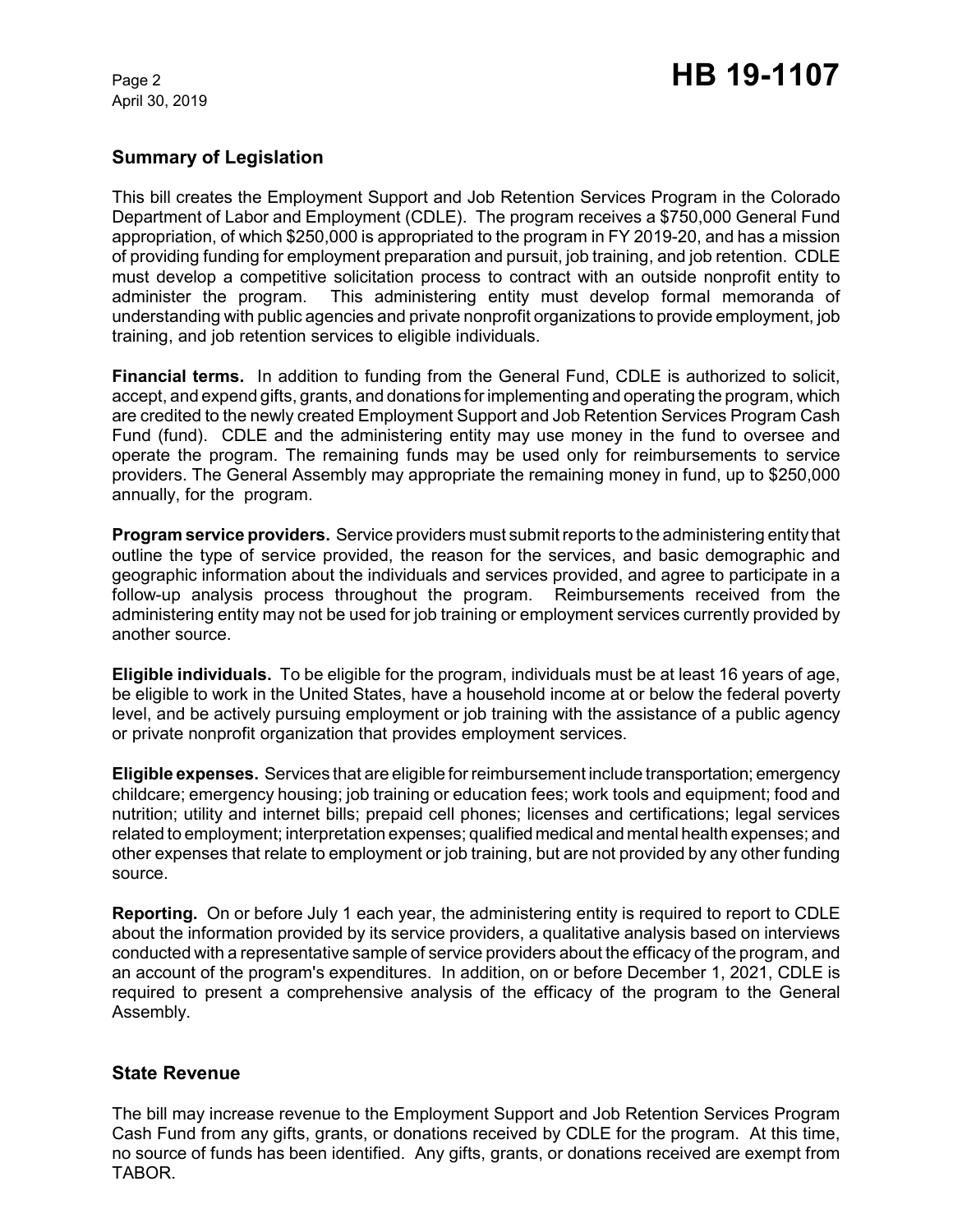## **State Expenditures**

The bill increases cash fund expenditures by \$256,916 and 0.5 FTE in FY 2019-20, and \$263,831 and 1.0 FTE in FY 2020-21 from the Employment Support and Job Retention Services Program Cash Fund.

|                                                    | FY 2019-20 | FY 2020-21     | FY 2021-22     |
|----------------------------------------------------|------------|----------------|----------------|
| Department of Labor & Employment                   |            |                |                |
| <b>Personal Services</b>                           | \$28,186   | \$56,373       | \$56,373       |
| <b>Operating Expenses and Capital Outlay Costs</b> | \$5,178    | \$1.440        | \$1,440        |
| <b>Grant to Administering Entity</b>               | \$216,636  | \$192,187      | \$192,187      |
| Centrally Appropriated Costs*                      | \$6,916    | \$13,831       | \$13,831       |
| FTE - Personal Services                            | $0.5$ FTE  | $1.0$ FTE      | 1.0 FTE        |
| <b>Total Cost</b>                                  | \$256,916  | \$263,831      | \$263,831      |
| <b>Total FTE</b>                                   | 0.5 FTE    | <b>1.0 FTE</b> | <b>1.0 FTE</b> |

#### **Table 2 Expenditures Under HB 19-1107**

 *\* Centrally appropriated costs are not included in the bill's appropriation.*

**Department of Labor and Employment.** CDLE will require 0.5 FTE to implement this program in FY 2019-20 and 1.0 FTE to administer the program in FY 2020-21 and FY 2021-22. This fiscal note assumes that CDLE will begin administering the program in January 2020 and that the General Assembly will appropriate \$250,000 in FY 2020-21 and FY 2021-22 for the program. The staff person will develop the competitive solicitation process for the administering entity; establish the program's procedures and guideline; solicit feedback from key stakeholders; manage the contract with the administering entity; analyze and review reports from the administering entity; and report to the General Assembly. CDLE may use money in the cash fund to oversee the program. The remainder of the funds will be granted to the administering entity for the program, approximately \$216,636 in FY 2019-20 and \$192,187 in FY 2020-21 and FY 2021-22.

**Centrally appropriated costs.** Pursuant to a Joint Budget Committee policy, certain costs associated with this bill are addressed through the annual budget process and centrally appropriated in the Long Bill or supplemental appropriation bills, rather than in this bill. These costs, which include employee insurance and supplemental employee retirement payments, are estimated to be \$6,916 in FY 2019-20 and \$13,831 in FY 2020-21 and FY 2021-22.

### **Local Government**

To the extent that any local governments contract to become service providers for the program, revenue and expenditures will increase for that local government. The impact to a particular jurisdiction depends on the program areas selected by CDLE and the number of individuals served within that area. These impacts have not been estimated.